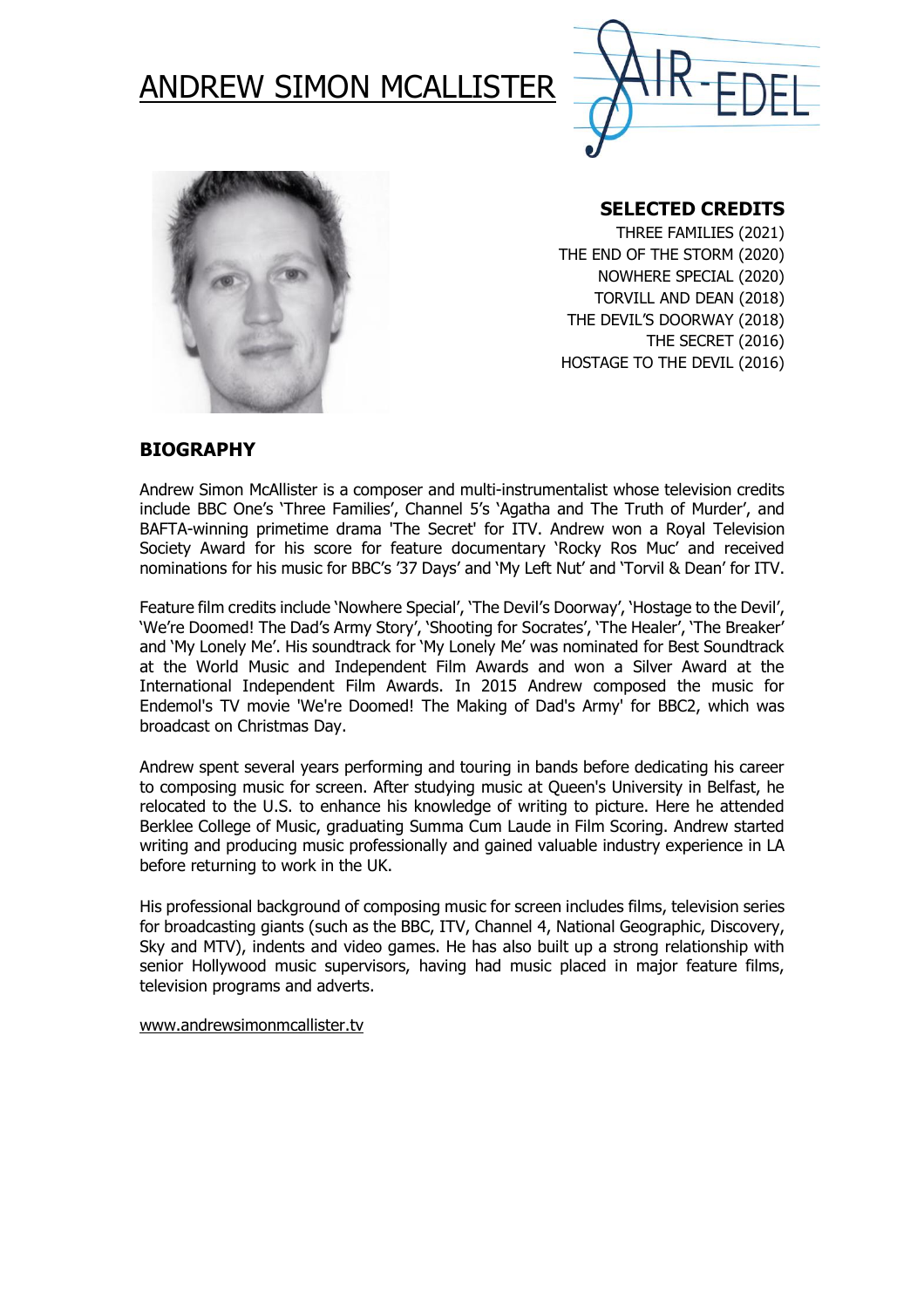## **FILM CREDITS**

**Gone: The Lost Boys of Belfast (2020)** Directed by Des Henderson BBC

**The End of The Storm (2020)** Directed by James Erskilne New Black Films

**Wave Goodbye to Dinosaurs (2017)** TV Film Directed by Eimhear O'Neill

**Hostage to the Devil (2016)** Directed by Marty Stalker Irish Film Board

**My Lonely Me (2015)** Directed by Joe Scott Ace Films

**Vultures (2015)** Short Film Directed by Joe McStravick Lamb Films

**Shooting for Socrates (2014)** Directed by James Erskine New Black Films

**Pennyinch (2013)** Short Film Directed by Lucy Caird Anti-Hero Films

**Macropolis (2012)** Short Film Directed by Joel Simon Flickerpix Animations

**Paint (2009)** Short Film Directed by Ryan Tohill RedRay Films

**Nowhere Special (2020)** Directed by Uberto Pasolini Picomedia

**The Devil's Doorway (2018)** Feature Film Directed by Aislinn Clar

**The White Room (2017)** Feature Film Directed by James Erskine

**Rocky Ros Muc (2016)** Feature Film Directed by Michael Fanning Below the Radar

**Girona (2015)** Short Film Directed by Paul McGuigan Pilot Street Pictures

**The Healer (2015)** Feature Film Directed by James Erskine New Black Films

**The Breaker (2014)** Feature Film Directed by Stuart Drennan Drennan Productions

**The Good Word (2014)** Short Film Directed by Stuart Graham KGB Films

**The Test (2013)** Short Film Directed by Anthony DiBlasi

**Nuts & Robbers (2012)** Short Film Directed by Marty Stalker Scattered Images

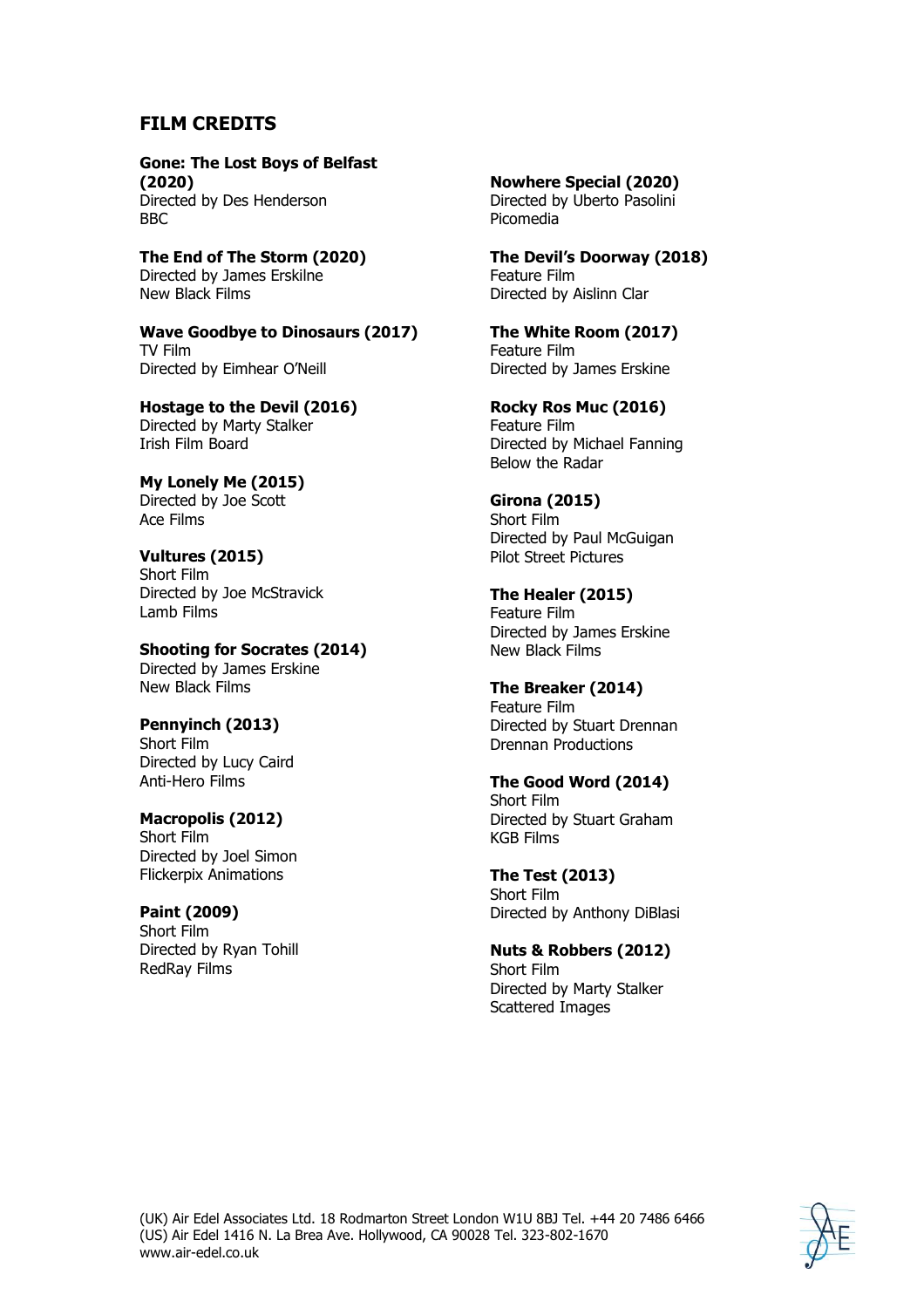# ANDREW SIMON MCALLISTER



# **TELEVISON CREDITS**

**Dalgliesh (2021)** TV Drama Directed by Lisa Clarke | Jill Robertson | Andy Tohill | Ryan Tohill

**My Left Nut (2019)** TV Comedy Series Directed by Paul Gay

**Mushrooms (2019)** TV Special Directed by Meghan McArdle

**Yellow Bird (2019)** TV Drama Directed by Grainne Dwyer

**Searching for Schergar (2018)** TV Documentary Directed by Alison Millar

**Dispatches – Under Lock and Key (2017)** TV Documentary Directed by Alison Millar

## **The Secret (2016)**

TV Mini-Series Directed by Nick Murphy Hat Trick Productions

#### **Find Me A Family (2015)**

TV Mini-Series Directed by Louise Liddy Erica Starling/ BBC

**Three Families (2021)** TV Mini-Series Studio Lambert for BBC One

**Witness to Disaster (2019)** National Geographic Directed by Jonathan Jones

**Torvill and Dean (2018)** TV Drama Written by Billy Ivory

#### **Agatha and The Truth of Murder (2018)** TV Drama

Directed by Terry Loane

#### **We're Doomed! The Dad's Army Story (2015)**

TV Film Directed by Steve Bendelack Endemol/ ITV

#### **37 Days (2014)**

TV Mini Series Directed by Justin Hardy Hardy Pictures, BBC

#### **Planet of the Apeman: Battle for Earth (2011)**

TV Mini-Series Directed by Tony Mitchell & David Stewart BBC

## **VIDEO GAMES CREDITS**

**The Mulbury Project (2013)** Directed by Greg Maguire Corinthian Productions

**13 Coins (2013)**

Drawn by Simon Bisley Directed by Greg Maguire Corinthian Productions

## **Macrophonics (2012)**

Directed by Joel Simon Flickerpix Animations